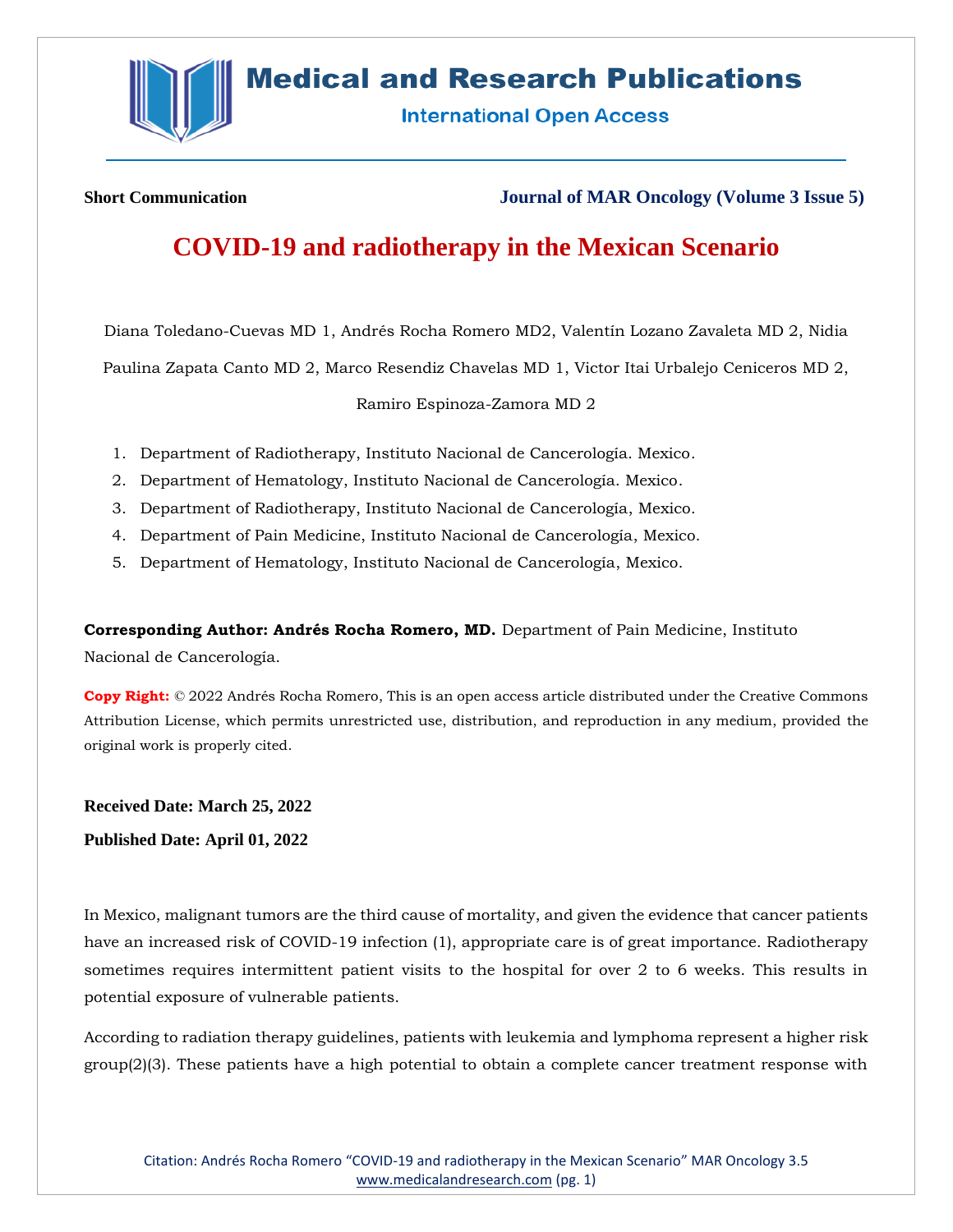# **Journal of MAR Oncology (Volume 3 Issue 5)**

combined regimens of chemotherapy and radiotherapy. Thus, hematological patients should continue their treatments without risking their safety.

With the sentinel surveillance model, radiotherapy services in Mexico have been organized to continue caring. When looking for recommendations and guidelines (2)(4), one problem arises. It is not possible to carry out all these measures optimally in low-income countries; thus, standards of high clinical impact and low cost are recommended. We want to share specific measures taken at the Instituto Nacional de Cancerologia (INCAN), for medical care of hematological patients needing radiotherapy.

First, patients are informed about the risks of COVID-19. A screening questionnaire is carried out, and we insist on handwashing and restricting hospital length stay. Consultations are carried out with electronic files.

### **Protection of health personnel**

- 1. Staff continuous updating.
- 2. Use of medical uniforms only within the hospital.

3. Use of a gown and face masks when having contact with patients and their companions. Do not wear accessories.

4. Correct use of Personal Protective Equipment.

### **Patient protection**

- 1. Escort the patient with social distancing to a specific triage zone
- 2. Questionnaire for suspected exposure.
- 3. Notification of risks and complications.
- 4. Performance of proper handwashing.

Recently, the International Lymphoma Radiation Oncology Group described its hypofractionation schemes(5); however, restriction doses by hypofractionation could result in suboptimal therapy. Radiotherapy management in our institution was grouped into two parts. First, the evaluation of the treatment's clinical impact and second, establishing the best treatment strategy for those with the most significant potential clinical benefit.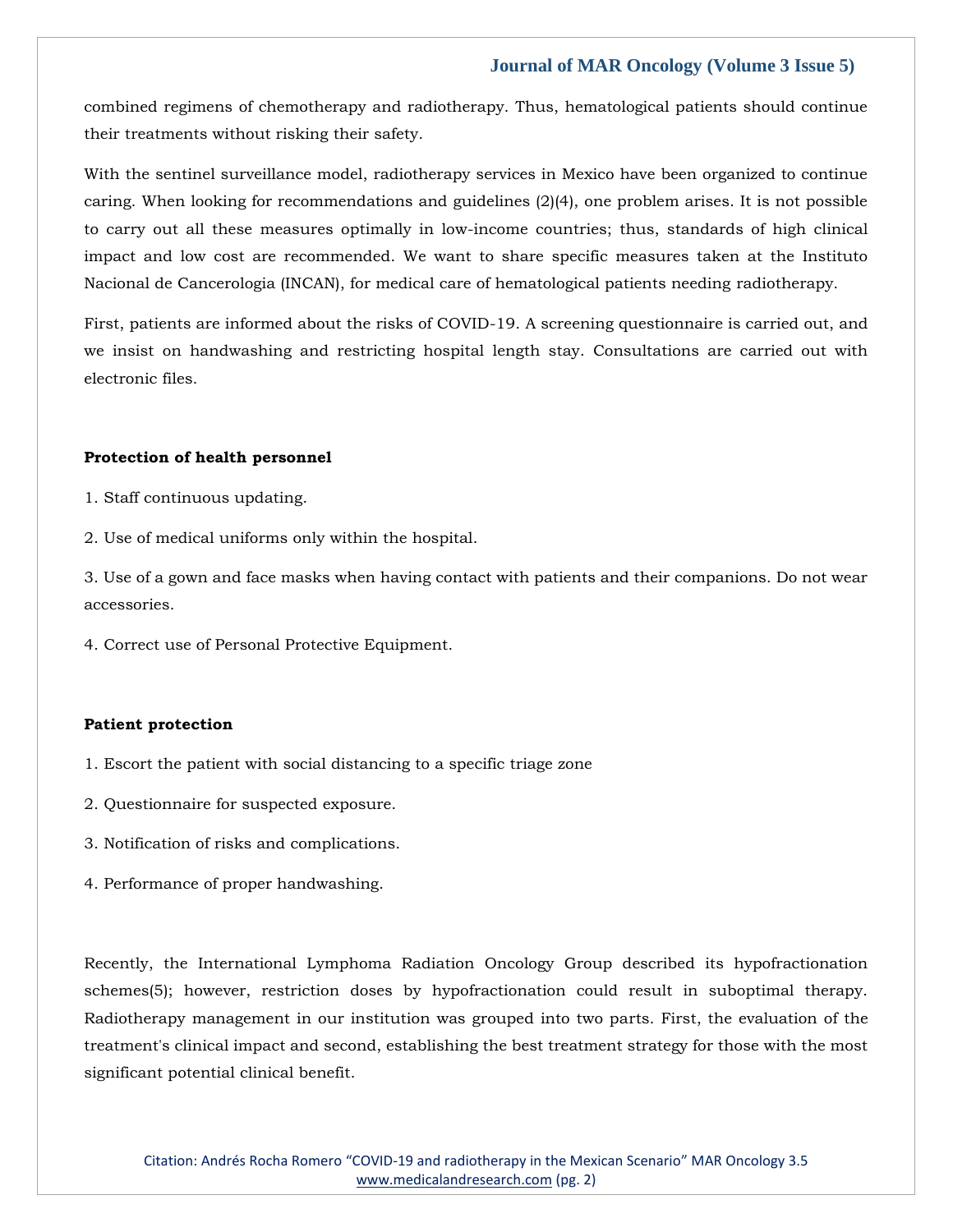## **Journal of MAR Oncology (Volume 3 Issue 5)**

The INCAN is a national reference center. As only some centers have diagnostic tests for COVID-19, we consider that all patients are suspects. In Mexico, COVID-19 cases are underestimated due to the lack of tests. This is an opportunity to implement and manage treatment schemes according to scientific radiobiology bases with our medical physicists' support (Figure 1).

Based on the 'RADS' flow chart(3), the care of patients with hematological malignancies was adapted according to the individual diagnosis, curative potential, clinical impact of treatment, and need for palliation.

The delay in scheduled treatments, hypofractionation, or acceleration of the last radiotherapy fractions was considered. This protocol was based on the linear-quadratic model, calculation of EQD2, and each patient's particular conditions to compensate for the interruptions suffered. Whenever possible, the same accelerator machine was used to reduce treatment time and possible contamination. All patients are monitored by telemedicine.

International recommendations serve as evidence for decision-making but must be used according to individual clinical centers' needs. Various factors can influence the decision-making process. The financial and legal restrictions of each cultural context must be included.

We must take care of patients with hematological malignancies needing radiotherapy under this pandemic's scenario characterized by reduced resources. Evaluation of each patient, their healing potential, the relative benefit of radiation, life expectancy, and current functional status are crucial. Teamwork, including oncologists, medical physicists, and radiotherapy staff, are all crucial for this purpose. We must be resilient and keep evolving to offer our patients the best possible care with maximum clinical benefit in an environment of respect and safety for both patients and medical personnel.

## **References**

[1. Guan W, Liang W, Zhao Y, Liang H, Chen Z, Li Y, et al. Comorbidity and its impact on 1590 patients](https://www.google.com/search?q=Comorbidity+and+its+impact+on+1590+patients+with+COVID-19+in+China%3A+a+nationwide+analysis&oq=Comorbidity+and+its+impact+on+1590+patients+with+COVID-19+in+China%3A+a+nationwide+analysis&aqs=chrome..69i57.844j0j7&sourceid=chrome&ie=UTF-8)  [with COVID-19 in China: a nationwide analysis. Eur Respir J. 2020;55\(5\):2000547.](https://www.google.com/search?q=Comorbidity+and+its+impact+on+1590+patients+with+COVID-19+in+China%3A+a+nationwide+analysis&oq=Comorbidity+and+its+impact+on+1590+patients+with+COVID-19+in+China%3A+a+nationwide+analysis&aqs=chrome..69i57.844j0j7&sourceid=chrome&ie=UTF-8)

[2. Guckenberger M, Belka C, Bezjak A, Bradley J, Daly ME, DeRuysscher D, et al. Practice](https://www.google.com/search?q=Practice+recommendations+for+lung+cancer+radiotherapy+during+the+COVID-19+pandemic%3A+An+ESTRO-ASTRO+consensus+statement&sxsrf=APq-WBsXIBnKXDBppv_-hWXiINj3Wknhtw%3A1648897200264&ei=sCxIYtfbD92c4-EPzqaxwAw&ved=0ahUKEwjX85HfnPX2AhVdzjgGHU5TDMgQ4dUDCA4&oq=Practice+recommendations+for+lung+cancer+radiotherapy+during+the+COVID-19+pandemic%3A+An+ESTRO-ASTRO+consensus+statement&gs_lcp=Cgdnd3Mtd2l6EAwyBwgjEOoCECcyBwgjEOoCECcyBwgjEOoCECcyBwgjEOoCECcyBwgjEOoCECcyBwgjEOoCECcyBwgjEOoCECcyBwgjEOoCECcyBwgjEOoCECcyBwgjEOoCECdKBAhBGABKBAhGGABQzANYzANg_QpoAXABeACAAQCIAQCSAQCYAQCgAQGgAQKwAQrAAQE&sclient=gws-wiz)  [recommendations for lung cancer radiotherapy during the COVID-19 pandemic: An ESTRO-ASTRO](https://www.google.com/search?q=Practice+recommendations+for+lung+cancer+radiotherapy+during+the+COVID-19+pandemic%3A+An+ESTRO-ASTRO+consensus+statement&sxsrf=APq-WBsXIBnKXDBppv_-hWXiINj3Wknhtw%3A1648897200264&ei=sCxIYtfbD92c4-EPzqaxwAw&ved=0ahUKEwjX85HfnPX2AhVdzjgGHU5TDMgQ4dUDCA4&oq=Practice+recommendations+for+lung+cancer+radiotherapy+during+the+COVID-19+pandemic%3A+An+ESTRO-ASTRO+consensus+statement&gs_lcp=Cgdnd3Mtd2l6EAwyBwgjEOoCECcyBwgjEOoCECcyBwgjEOoCECcyBwgjEOoCECcyBwgjEOoCECcyBwgjEOoCECcyBwgjEOoCECcyBwgjEOoCECcyBwgjEOoCECcyBwgjEOoCECdKBAhBGABKBAhGGABQzANYzANg_QpoAXABeACAAQCIAQCSAQCYAQCgAQGgAQKwAQrAAQE&sclient=gws-wiz)  [consensus statement. Radiother Oncol. 2020;146:223-9.](https://www.google.com/search?q=Practice+recommendations+for+lung+cancer+radiotherapy+during+the+COVID-19+pandemic%3A+An+ESTRO-ASTRO+consensus+statement&sxsrf=APq-WBsXIBnKXDBppv_-hWXiINj3Wknhtw%3A1648897200264&ei=sCxIYtfbD92c4-EPzqaxwAw&ved=0ahUKEwjX85HfnPX2AhVdzjgGHU5TDMgQ4dUDCA4&oq=Practice+recommendations+for+lung+cancer+radiotherapy+during+the+COVID-19+pandemic%3A+An+ESTRO-ASTRO+consensus+statement&gs_lcp=Cgdnd3Mtd2l6EAwyBwgjEOoCECcyBwgjEOoCECcyBwgjEOoCECcyBwgjEOoCECcyBwgjEOoCECcyBwgjEOoCECcyBwgjEOoCECcyBwgjEOoCECcyBwgjEOoCECcyBwgjEOoCECdKBAhBGABKBAhGGABQzANYzANg_QpoAXABeACAAQCIAQCSAQCYAQCgAQGgAQKwAQrAAQE&sclient=gws-wiz)

3. Zaorsky NG, Yu JB, McBride SM, Dess RT, [Jackson WC, Mahal BA, et al. Prostate Cancer Radiation](file:///C:/Users/Arief%20Mahimudh/Desktop/MARCH%20Proofs/OY/3.%20%20Zaorsky%20NG,%20Yu%20JB,%20McBride%20SM,%20Dess%20RT,%20Jackson%20WC,%20Mahal%20BA,%20et%20al.%20Prostate%20Cancer%20Radiation%20Therapy%20Recommendations%20in%20Response%20to%20COVID-19.%20Adv%20Radiat%20Oncol%202020.%20Available%20from:%20https:/linkinghub.elsevier.com/retrieve/pii/S2452109420300610)  [Therapy Recommendations in Response to COVID-19. Adv Radiat Oncol 2020. Available from:](file:///C:/Users/Arief%20Mahimudh/Desktop/MARCH%20Proofs/OY/3.%20%20Zaorsky%20NG,%20Yu%20JB,%20McBride%20SM,%20Dess%20RT,%20Jackson%20WC,%20Mahal%20BA,%20et%20al.%20Prostate%20Cancer%20Radiation%20Therapy%20Recommendations%20in%20Response%20to%20COVID-19.%20Adv%20Radiat%20Oncol%202020.%20Available%20from:%20https:/linkinghub.elsevier.com/retrieve/pii/S2452109420300610)  [https://linkinghub.elsevier.com/retrieve/pii/S2452109420300610](file:///C:/Users/Arief%20Mahimudh/Desktop/MARCH%20Proofs/OY/3.%20%20Zaorsky%20NG,%20Yu%20JB,%20McBride%20SM,%20Dess%20RT,%20Jackson%20WC,%20Mahal%20BA,%20et%20al.%20Prostate%20Cancer%20Radiation%20Therapy%20Recommendations%20in%20Response%20to%20COVID-19.%20Adv%20Radiat%20Oncol%202020.%20Available%20from:%20https:/linkinghub.elsevier.com/retrieve/pii/S2452109420300610)